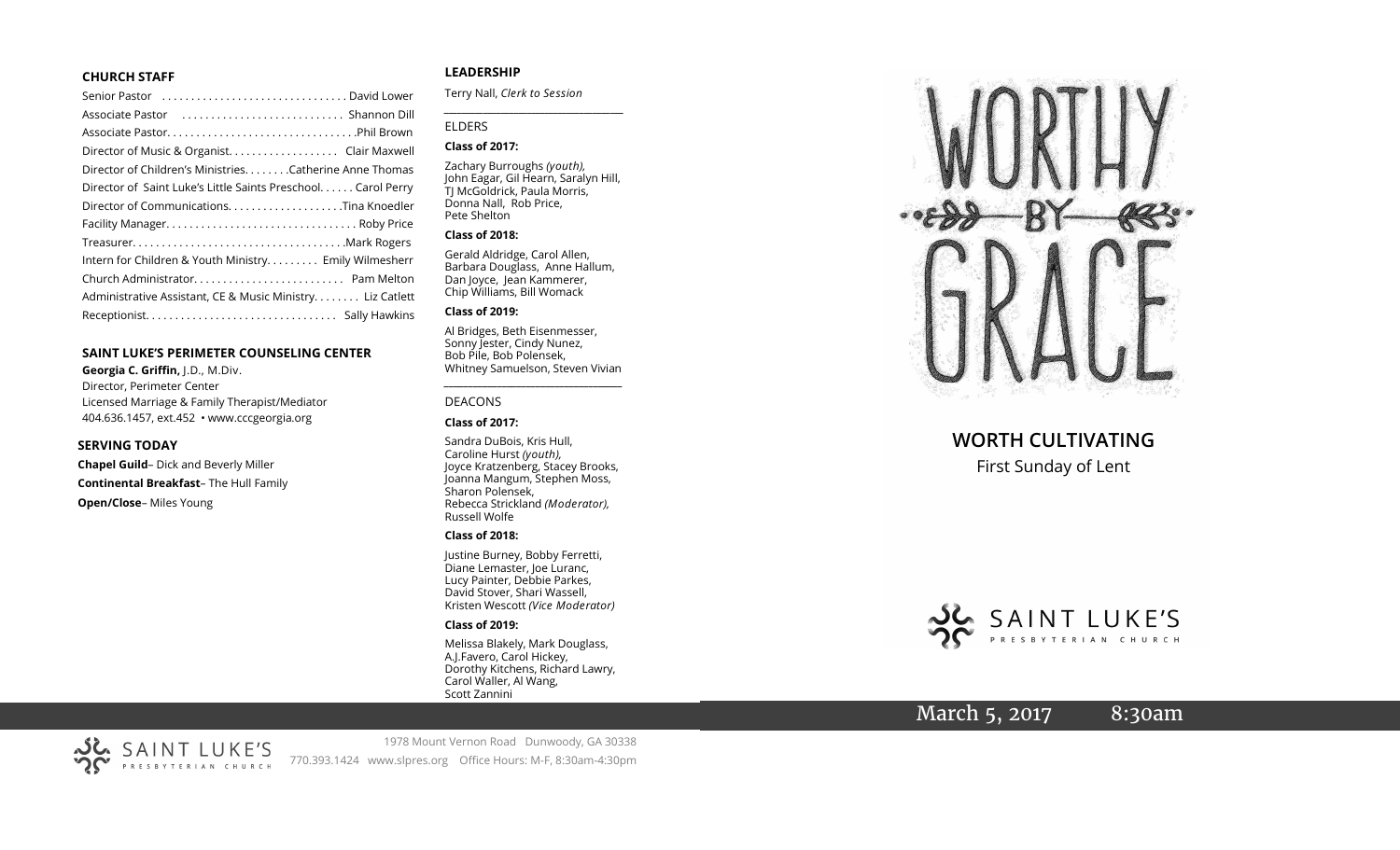

1978 Mount Vernon Road • Dunwoody, Georgia 30338 770.393.1424 • www.slpres.org

## **March 5, 2017**

First Sunday of Lent

**Liturgical Color:** White *White is used for special Sundays such as Communion Sunday.*

#### **SUNDAY SCHEDULE**

8:30am Chapel Communion Service 9:30am Sunday School 11:00am Sanctuary Worship Service *Nursery available at all services & Sunday School.* 

### MISSION

Responding to God's call and empowered by the Holy Spirit, we invite all to join us in knowing, serving, and sharing Jesus Christ here and around the world.

VISION

To be a beacon of faith, hope, and love– every member an active disciple in Christ's ministry.

#### **WELCOME, GUESTS!**  We are delighted you are worshipping with us.

**DURING** the Welcome, please print the requested information on the Friendship Pad and pass the Friendship Pad down the pew.

**AFTER** the worship service, please join us outside the Chapel where our Pastors will be available to answer questions and provide you with a loaf of freshly-baked bread.

**FOR MORE** information about our programs, ministries or membership, please contact one of our Pastors at 770.393.1424, or visit our website: slpres.org.

### **THAT ALL MAY WORSHIP**

**ASSISTIVE** hearing devices, large print hymnals, large print bulletins and back cushions are available. Please contact an usher for further assistance. **CHILDREN'S WORSHIP** notebooks

and activity sheets are available on the table just outside the Chapel doors. For your convenience, there is a Family Restroom located in the hallway of the administrative offices, on the first floor, near the main lobby.

**GIRL SCOUT SUNDAY**—Please register ASAP *even if your scout is not able* to participate in the Girl Scout Sunday activity, which is on Mar. 12th. We'd like to recognize all of Saint Luke's Girl Scouts. Daisies through Ambassadors are needed to help with the Continental Breakfast and worship service on the 12th, contact Cailin Thelen ([cailinthelen@gmail.com\)](mailto:cailinthelen@gmail.com) for more information.

**AARP SMART DRIVER COURSE**—Refresh your driving skills with the AARP Smart Driver Course. This course will be held at Saint Luke's on Tues., Mar. 14 from 9:30am-4pm. Please contact Maria Barnhart with the Dunwoody Woman's Club at 770.399.5204 to register. \$15 for AARP members, \$20 for non-members. For more information about the course, please visit www. aarp.org/drive.

**FAITH AND FILM**—Fri., Mar. 17. A pot luck dinner begins at 7pm. The group will be viewing "Homeless to Harvard". Based on a true story; Liz Murray is a young girl who is taken care of by her loving, but drug-addicted parents. Liz becomes homeless at 15 and after a tragedy comes upon her, she begins her work to finish high school. For more info. & to sign up for a meal item, please contact Josh Nunez at [faithandfilm.saintlukes@gmail.com.](mailto:faithandfilm.saintlukes@gmail.com)

**SUPPER CLUB**—Sat., Mar. 25. Come join with fellow Saint Luke's couples or singles for a potluck style dinner at a member's home! It's a great way to reconnect with old friends or meet new friends by sharing food, fellowship, and fun. The date is Saturday, March 25th around 7pm. Sign up on the poster in the lobby to host or participate. Call Fern Mitropoulos (770-343-8996) or Donna Nall (404-964-6933) with any questions. Please RSVP by Monday, March 20th. Hope to see you there!

**MARRIAGE ENRICHMENT GROUP (MEG)** —

This group will meet on Sun., Mar.19. at 5pm in the Finch Room # 203. See you then.

**WEDDING GUILD SEEKS VOLUNTEERS**— This is on an as needed basis. Two helpers are needed per wedding day but would like to have a group of volunteers so the commitment is minimal. The next scheduled wedding is Apr. 22. For more details please contact Heather Grafton at heather\_grafton@hotmail.com.

**COOL MOUNTAINS OF GUATEMALA**—In the middle of Atlanta's summer heat, please join our Mission Team on its' summer mission in Guatemala to build a stove, visit a school & plant trees with Mayan farmers. AIR-Guatemala is a long time partner with Saint Luke's and will handle ALL of the details except airline flights. Dates are June 4th-10th & we need to know by Mar. 15 if you plan to attend. Please contact Anne.Hallum@AIRGuatemala.org for more info. We will share our faith by planting HOPE.

**MEXICO MISSION TRIP**—July 9-15, Make plans to be a part of our annual mission trip to the Yucatan Peninsula of Mexico! We will work with an amazing Presbyterian church to help them expand their growing church facility. We stay in a great little hotel, eat yummy food, and share in the joy and fellowship of serving together! This experience is open to all church members ages  $6<sup>th</sup>$  grade & up! We fly in/out of Cancun. Please contact Shannon Dill for more information at shannondill@slpres.org.

**THORNWELL MISSION TRIP**—The dates are set! July 20-22nd. The cost per adult is \$160; youth are supported by the proceeds from Tartan Trot. This year we will have to limit our size to 50 volunteers. Questions or to reserve your spot for this amazing mission trip, please contact Sally Shelton at sshelton@cwtvacations.com or 770-396-5156.

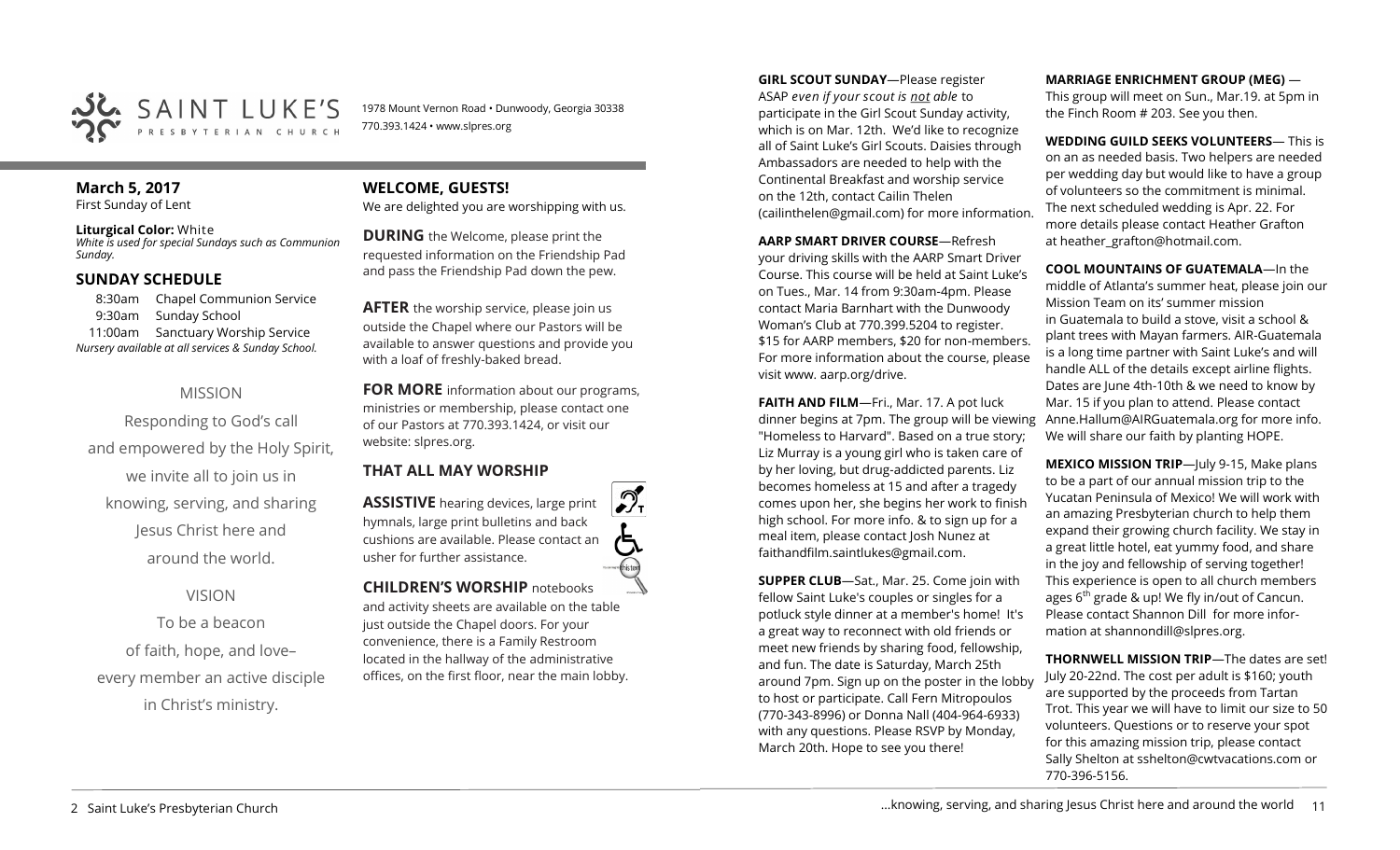# YOUTH MINISTRY

| <b>Phil Brown</b>       | philbrown@slpres.org / 770.393.1424 ext. 238      |
|-------------------------|---------------------------------------------------|
| <b>Emily Wilmesherr</b> | emilywilmesherr@slpres.org/ 770.393.1424 ext. 234 |

**YOUTH SUNDAY SCHOOL**– Meet in the youth room from 9:30-10:30am.

**YOUTH GROUP**– No Youth Group this week due to Hunger Walk.

**CHICK-FIL-A**– Next Tues., Mar. 7 at 7am all high schoolers are invited to meet at the Jett Ferry Chick-fil-A. If you need a ride to school please contact Phil by 8pm the night before.

#### **HONDURAS 2017**

Sat., June 17 – Sat., June 24. In an effort to expedite the process of purchasing airline tickets, we need those of you who plan to participate in the Honduras Mission Trip will go ahead and sign up and submit your deposit! Even if you can't get all the paperwork complete at the moment, simply provide the information asked for at this link: [http://slpres.org/honduras](http://slpres.org/honduras-2017/)-[2017/.](http://slpres.org/honduras-2017/) **We would like to have this information by this week.** PLEASE INCLUDE YOUR FULL NAME (first, middle, last) as it APPEARS ON YOUR PASSPORT. If you have any questions, email [shannondill@slpres.org.](mailto:shannondill@slpres.org)

#### **MARK YOUR CALENDARS**

Youth Sunday is April 30th.

# MUSIC MINISTRY

**Clair Maxwell clairmaxwell@slpres.org / 770.393.1424 ext. 227** 

\_\_\_\_\_\_\_\_\_\_\_\_\_\_\_\_\_\_\_\_\_\_\_\_\_\_\_\_\_\_\_\_\_\_\_\_\_\_\_\_\_\_\_\_\_\_\_\_\_\_\_\_\_\_\_\_\_\_\_\_\_\_\_\_\_\_\_\_\_\_\_\_\_\_\_\_\_\_\_\_\_\_\_\_\_\_\_\_\_\_\_\_\_\_\_\_\_\_\_\_

#### **CHOIR REHEARSALS ON WEDNESDAYS:**

5:00-5:45 p.m. Cherub Choir, *Ages 4-5, Kelly Sloan, Director.*  5:00-5:45 p.m. Westminster Choir, *Grades 1-5, Clair Maxwell, Director.*  6:30-7:20 p.m. Festival Ringers, *Youth & Adults, Clair Maxwell, Director* 7:30-9:00 p.m. Chancel Choir, *Youth & Adults, Clair Maxwell, Director*

#### **INTERESTED IN JOINING THE CHOIR?**

All our choirs are open ensembles with no auditions or experience required. We work with your schedule, and would enjoy having you ! Talk to Clair Maxwell for more info.

#### **MARK YOUR CALENDARS**

Atlanta Guitar Trio– Mar. 26, 4pm Chastain at Saint Luke's– Apr. 30, 6:30pm

#### **In Preparation for Worship**

**"**God gathers the forgotten and the forsaken and calls us to be partners in the work of healing, wholeness, and holiness. God has wrapped us together as a covenant, woven us together as a fabric, and God empowers us through the mercies of Christ and the gifts of the Spirit to live a life of not forgetting, full of confidence that God does not forget us." *~Dr. Elna K. Solvang*

**Prelude** Brethren, We Have Met To Worship *William Moore* 

#### **Welcome**

#### **Call to Worship\*** From Psalm 121

- Leader: I lift up my eyes to the hills– from where will my help come?
- **People: My help comes from the Lord, who made heaven and earth.**
- Leader: The One who keeps you will not slumber or sleep.
- **People: The Lord is your keeper; your shade at your right hand.**
- Leader: The sun shall not strike you by day, nor the moon by night.
- **People: The Lord will keep your going and coming in from this time on forevermore.**

#### **Hymn #429\*** As A Chalice Cast of Gold *INWARD LIGHT*

#### **Call to Confession\***

Leader: The Lord be with you. **People: And also with you.** Leader: Let us pray.

#### **Prayer of Confession\***

#### **O God of grace,**

**You set before us a rich feast of blessing,** 

**but we are drawn to lesser things that cannot satisfy.**

**You call us to attend to the urgent needs of the world,** 

**but we indulge in our own desires.**

**Our ways are not your ways, and our thoughts do not ascend to your thoughts. Forgive us when we fall short of your claim upon our lives.**

**Disturb our complacency and quicken our desire for a more fruitful life,**

**following the One in whose name we pray, Jesus the Christ…**(*time for silent confession)*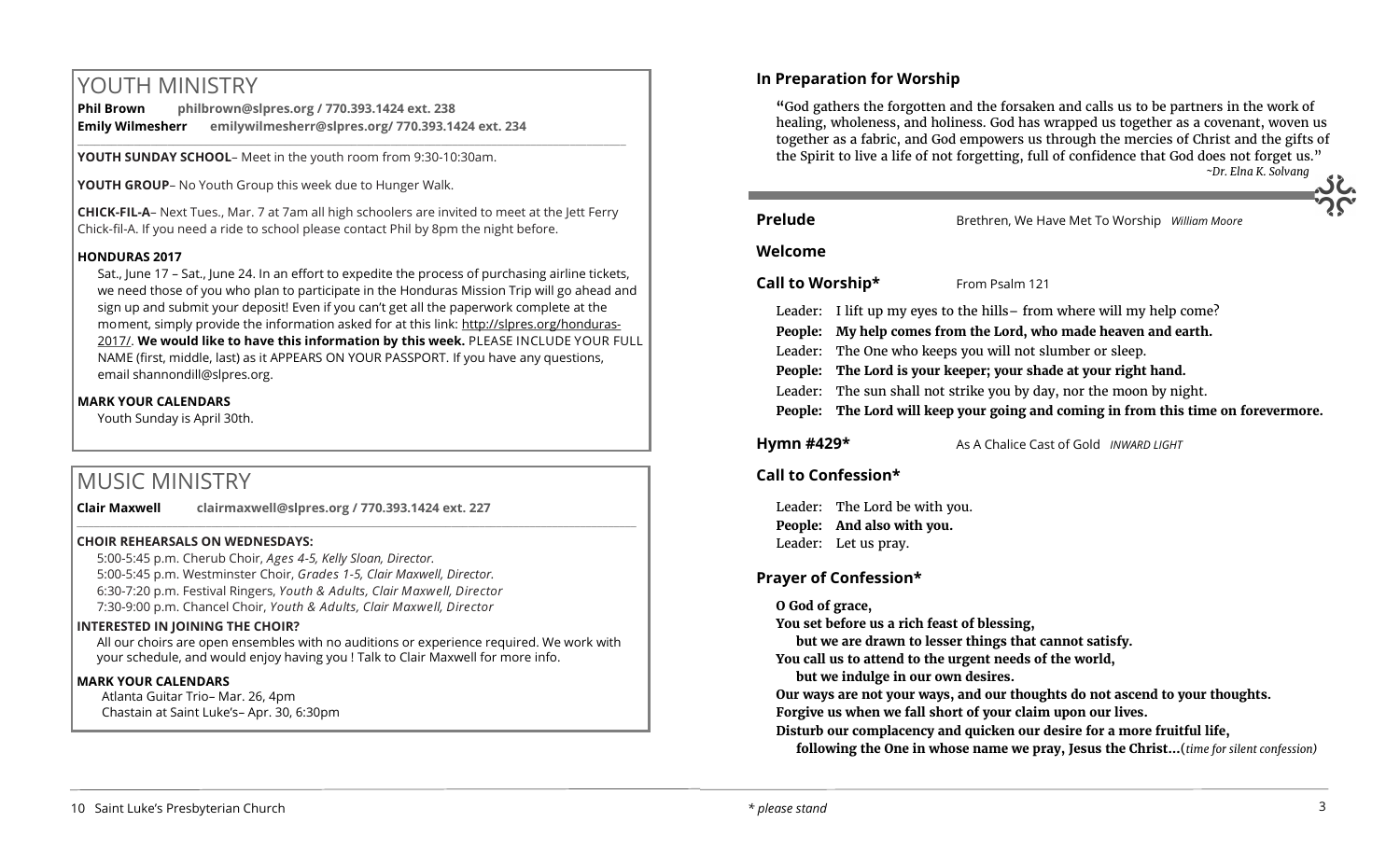Leader: Lord, in Your mercy, **People: Hear our prayer. Amen.**

#### **Assurance of Forgiveness\***

# *Stanza 1 of Hymn 468*

**Song of Praise\*** In My Life Lord, Be Glorified *LORD BE GLORIFIED* 

**In my life, Lord, be glorified; be glorified. In my life, Lord, be glorified today.**

#### **Passing of the Peace of Christ\***

Leader: May the peace of Christ be with you. **People: And also with you.** 

#### **Prayer for Illumination**

**Scripture Lesson** Luke 13:1-9, 31-35 *page 76-77 of the New Testament* 

Leader: The Word of the Lord. **People: Thanks be to God.**

#### **Tell Us Our Story David Lower** *David Lower* **<b>David Lower David Lower David Lower**

*Children are always welcome to stay in worship. If preferred, parents may take their child(ren) to the nursery.*

**Sermon** The "God's Speculative Investing" The David Lower

**Hymn #450\*** Be Thou My Vision *SLANE*

#### **Affirmation of Faith\*** Apostles' Creed

**I believe in God, the Father Almighty,**

**Maker of heaven and earth,**

**and in Jesus Christ, His only Son, our Lord;**

**who was conceived by the Holy Ghost,** 

**born of the Virgin Mary,**

**suffered under Pontius Pilate;** 

**was crucified, dead, and buried;**

**He descended into hell;** 

**the third day He rose again from the dead;**

## ADULT MINISTRY

**Shannon Dill shannondill@slpres.org / 770.393.1424 ext. 229**   $\_$  ,  $\_$  ,  $\_$  ,  $\_$  ,  $\_$  ,  $\_$  ,  $\_$  ,  $\_$  ,  $\_$  ,  $\_$  ,  $\_$  ,  $\_$  ,  $\_$  ,  $\_$  ,  $\_$  ,  $\_$  ,  $\_$  ,  $\_$  ,  $\_$  ,  $\_$ 

#### **ADULT SUNDAY SCHOOL**

Classes meet between the worship services, 9:30-10:30am Descriptions of current groups are available on our website (slpres.org) or http://bit.ly/AdultSundaySchool. Please join us!

#### **FRIDAY MORNING MEN'S BIBLE STUDY**

Fellowship and Bible study every Fri. from 6:40-8:00am in the Parlor with Dan Joyce.

#### **DISCIPLE SERIES**

The final study in the Series, *Christian Believer,* focuses on essential doctrines of the Christian faith & makes connections between the doctrine & daily living. Classes are Tues., 7-9pm.

#### **BIBLE STUDY: "WAYFARERS"**

Come join David, Shannon or Phil as this week's preacher leads a study of the scripture for the upcoming Sunday's worship. Wed. at 10am in the church library.

#### **MOM'S GROUP**

This group ( moms w/ children of all ages) meets on Wed., at 11am, Session Rm., through Mar. 15. Childcare provided for preschool age children with prior reservation– please let Shannon know by Mon. morning if childcare is needed for Wed.

# S P L A S H ! CHILDREN'S MINISTRIES

**Catherine Anne Thomas cathomas@slpres.org / 770.393.1424 ext. 228 \_\_\_\_\_\_\_\_\_\_\_\_\_\_\_\_\_\_\_\_\_\_\_\_\_\_\_\_\_\_\_\_\_\_\_\_\_\_\_\_\_\_\_\_\_\_\_\_\_\_\_\_\_\_\_\_\_\_\_\_\_\_\_\_\_\_\_\_\_\_\_\_\_\_\_\_\_\_\_\_\_\_\_\_\_\_\_\_\_\_\_\_\_\_\_\_\_\_\_\_\_\_\_\_\_\_\_** 

#### **LENT LINKS**

Make sure to get your LENT LINK chain, it has a faith based daily activity to accomplish at home. Please one chain per family for our families with children.

#### **MAKER FUN FACTORY**

Get Geared Up for Vacation Bible School! The opening whistle will sound on Mon., June 12 and the gates close on Thur., June 15. On line registration via the Saint Luke's website is open and there is a discount if you register before Apr. 15. Also, this Sunday, volunteer sign up sheets will be in the lobby!

#### **SAINT LUKE'S WELCOME WAGON**

We are seeking individuals to join the Children's Ministries Welcome Wagon Hospitality ministry on Sunday mornings. It's fun, easy and a great way to get to know families with children at Saint Luke's. The commitment is small but the payoff is huge! Please email cathomas@slpres.org to say "Sign me up!"

#### **FAITHFUL FRIENDS**

Please consider signing up for this wonderful and fulfilling ministry. Please see Catherine Anne for information about the commitment. Here is the link to sign up. [https://m.signupgenius.com/#!/showSignUp/20F0444A9AF2FA13](https://m.signupgenius.com/#!/showSignUp/20F0444A9AF2FA13-faithful3)-faithful3 .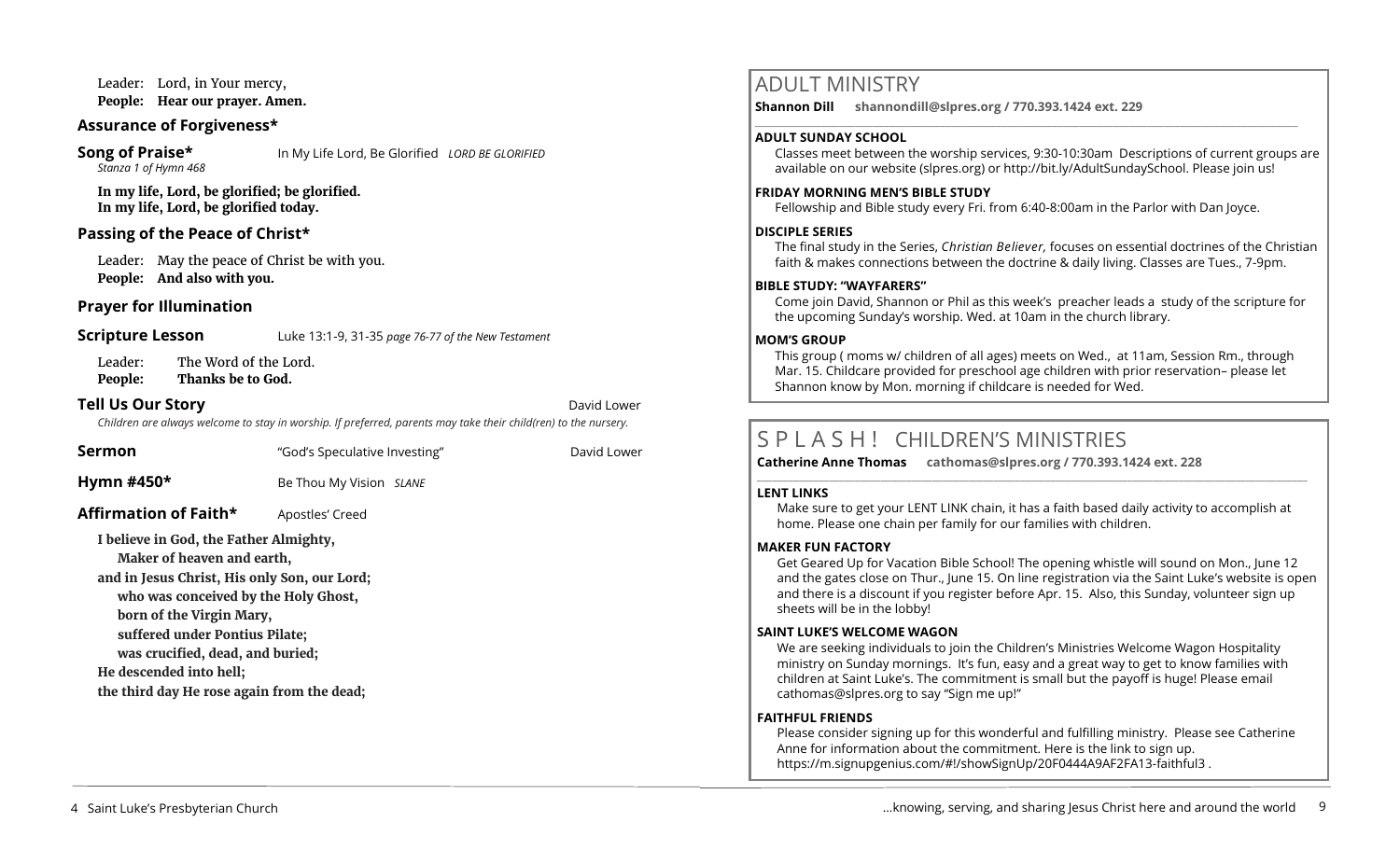# 2017 LENT AND HOLY WEEK, "WORTHY BY GRACE"

| Date | <b>Occasion</b>   | Text               | Theme               |
|------|-------------------|--------------------|---------------------|
| 3/1  | Ash Wednesday     | Luke 9:51-62       | <b>Worth Going</b>  |
| 3/5  | <b>First Lent</b> | Luke 13:1-9, 31-35 | Worth Cultivating   |
| 3/12 | Second Lent       | Luke 10:25-42      | Worth Helping       |
| 3/19 | Third Lent        | Luke 15:1-32       | Worth Finding       |
| 3/26 | Fourth Lent       | Luke 16:19-31      | Worth Sharing       |
| 4/2  | Fifth Lent        | Luke 18:31-19:10   | Worth Relating      |
| 4/9  | Sixth Lent        | Luke 19:29-44      | Worth Following     |
| 4/13 | Maundy Thursday   | Luke 22:1-27       | Worth Remembering   |
| 4/14 | Good Friday       | Luke 23:32-47      | Worth Dying         |
| 4/16 | Easter Sunday     | Luke 24:1-12       | <b>Worth Saving</b> |

Throughout the season of Lent, we encourage you to adopt a daily devotional practice if you aren't already doing so. We suggest that you sign up for "d365," a daily devotional which can be delivered each day via email or you can download the app for your tablet or smart phone. Go to<http://d365.org> to sign up or for more information.

# UPCOMING NEW MEMBER CLASSES

The dates for the next new member classes; Mar. 12th, 19th & 26th in the Session Room.

Mar. 12th- "Who Presbyterians Are" Mar. 19th- "What Presbyterians Do" Mar. 26th– "What Saint Luke's Presbyterians Are and Do"

Come join us to get connected and learn what this marvelous congregation is all about! Please contact David Lower, davidlower@slpres.org or Shannon Dill, shannondill@slpres.org. for more information or with any questions you may have.

# SAINT LUKE'S STEPHEN MINISTRIES

Due West UMC & Cobb Sr. Services invite you for "A Day with Teepa Snow: Today's Voice for Dementia" , Fri., Mar. 31, 8:30am - 4pm, FLC

> Due West United Methodist Church 3956 Due West Road, Marietta, GA 30064

This is a Free event open to family caregivers and professional caregivers. Teepa Snow is a renowned *Positive Approach T*o *Care* educator and trainer.

Apostles' Creed *(continued)* **He ascended into heaven, and sitteth on the right hand of God the Father Almighty; from thence He shall come to judge the quick and the dead. I believe in the Holy Ghost; the holy catholic Church; the communion of saints; the forgiveness of sins; the resurrection of the body; and the life everlasting. Amen. Prayers of the People The Lord's Prayer Our Father who art in heaven, hallowed be thy name, thy kingdom come, thy will be done, on earth as it is in heaven. Give us this day our daily bread. and forgive us our debts, as we forgive our debtors. and lead us not into temptation, but deliver us from evil. For Thine is the kingdom, and the power** 

**and the glory, forever. Amen.**

#### **Offering Invitation**

*Giving is a tangible sign of worship. If you give electronically, there is a blue, laminated, electronic giving card in the pew rack to place in the offering plate as it is passed.* 

#### **Offertory**

*Stanza 1 of Hymn 708* 

**Song of Thanksgiving\*** We Give Thee But Thine Own *SCHUMANN* 

**We give thee but thine own, whate´er the gift may be. All that we have is thine alone, a trust, O Lord, from thee.**